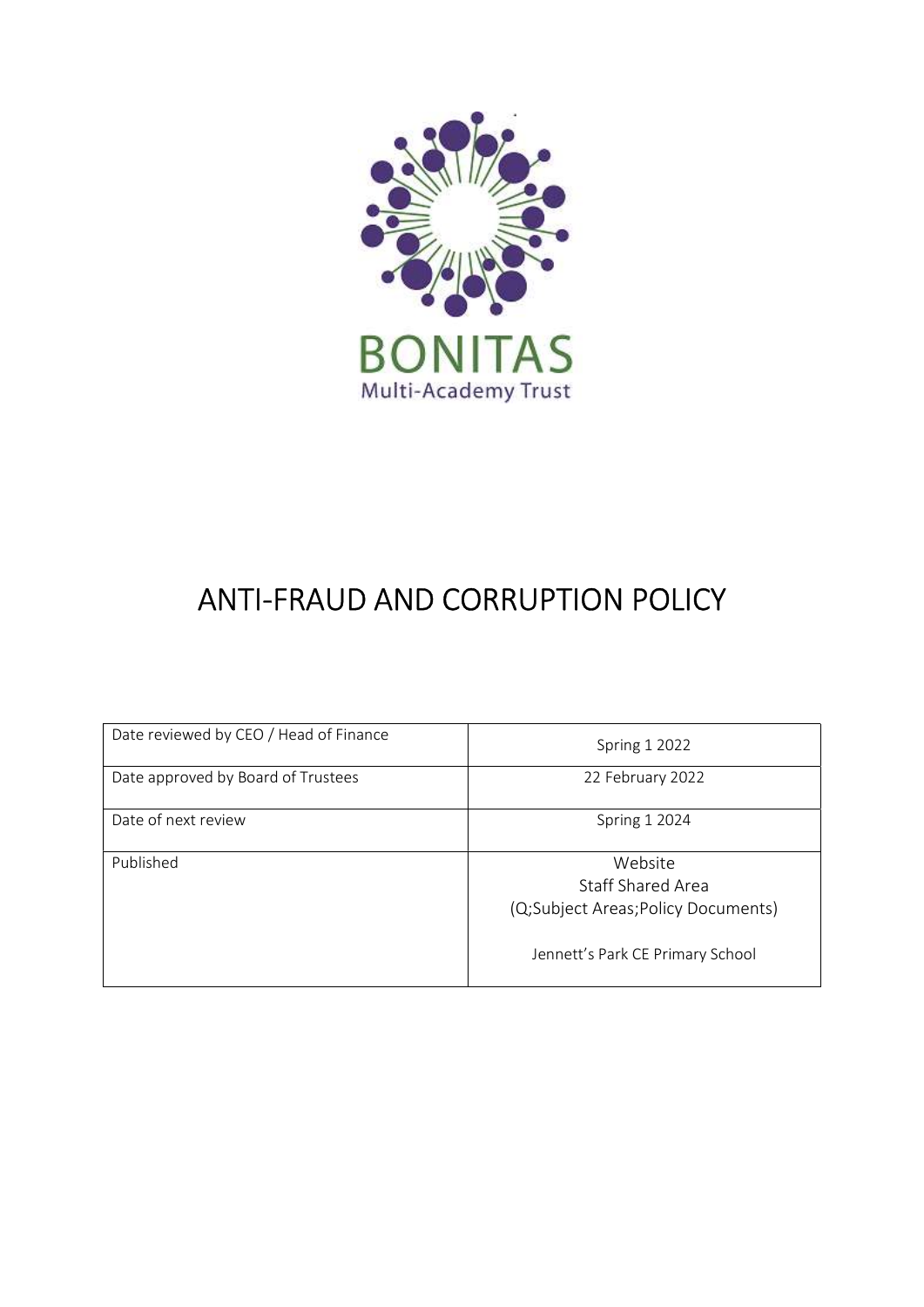### **Summary**

This policy and procedure defines the expected conduct of all staff engaged within the Bonitas Multi-Academy Trust, whether in paid or voluntary employment, in relation to deterring and/or detecting fraud and corruption, and who to report it to.

It includes clear guidelines on what is acceptable in terms of gifts and hospitality and how these matters are declared.

Fraud, bribery, corruption or other dishonest activity adversely affect the trust's reputation and put at risk its ability to achieve its policies and objectives by diverting its limited resource from the provision of education to its pupils. The Bonitas Multi-Academy Trust will not, therefore, tolerate fraud, bribery or corruption in any area of trust activity.

#### **Introduction**

- 1.1 The Bonitas Multi-Academy Trust is committed to ensuring that it acts with integrity and has high standards of personal conduct. Everyone involved with the trust has a responsibility in respect of preventing and detecting fraud. All staff and governors have a role to play. The trust also recognises the role of others in alerting them to areas where there is suspicion of fraud.
- 1.2 Recognising a potential fraud and being able to report it is just as important as the measures to prevent and detect.
- 1.3 It is the duty of all employees, governors and trustees of the Bonitas Multi-Academy Trust to take reasonable steps to limit the possibility of corrupt practices, and it is the responsibility of the Responsible Officer and Auditors to review the adequacy of the measures taken by the trust to test compliance and to draw attention to any weaknesses or omissions.
- 1.4 Any investigation carried out in relation to alleged irregularities is linked to the trust's Disciplinary & Dismissals procedures.

#### Definitions

2.1 Fraud

Fraud is a general term encompassing theft, deliberate misuse or misappropriation of assets or anything that leads to a financial advantage to the perpetrator or others upon whose behalf he or she acts, even if these "others" are in ignorance of the fraud. Fraud is in fact intentional deceit and for this reason it cannot include negligence.

Fraud incorporates theft, larceny, embezzlement, fraudulent conversion, false pretences, forgery, corrupt practices and falsification of accounts.

#### 2.2 Corruption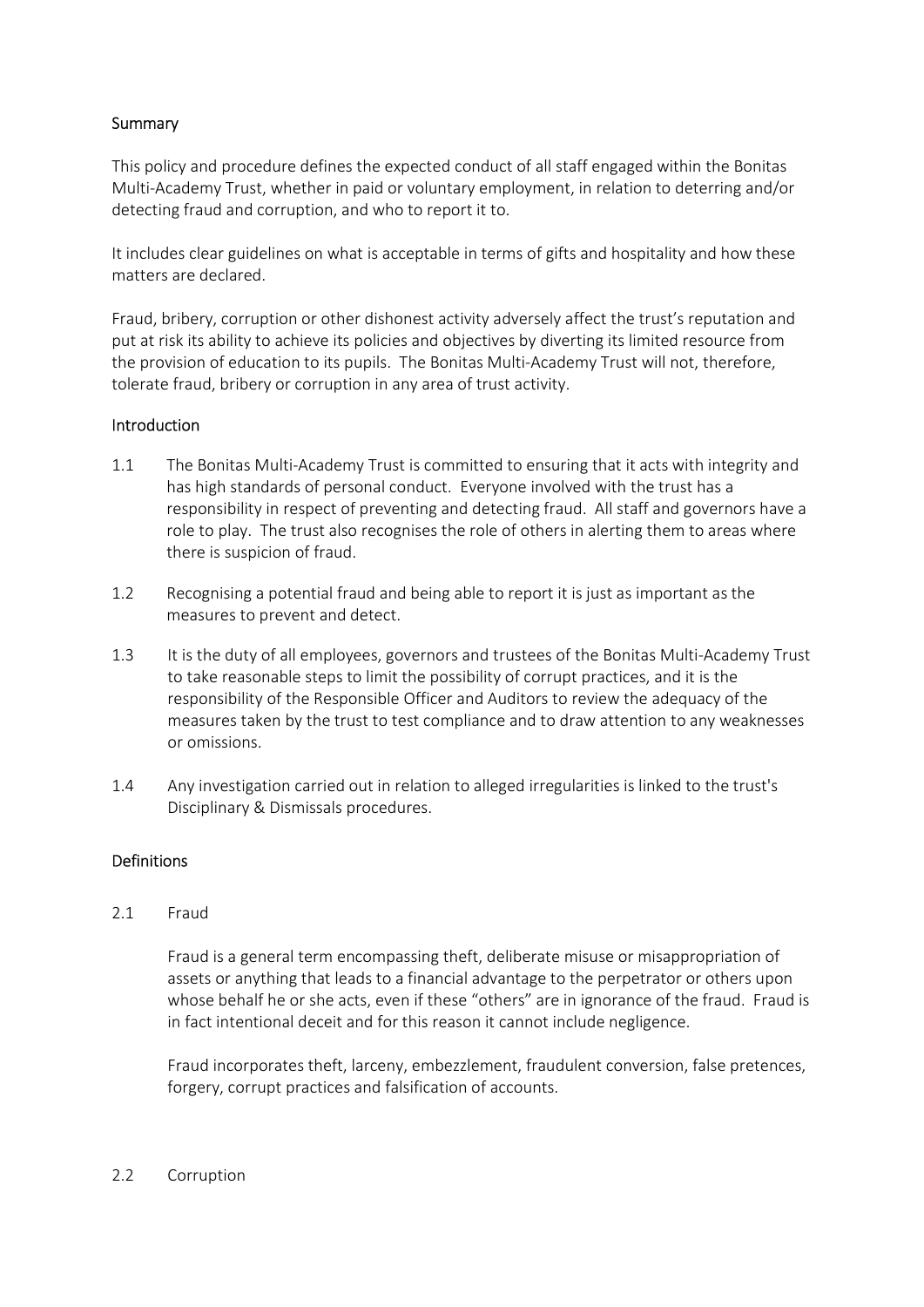The term 'corrupt practices' is defined for the purpose of this policy as the offering, giving, soliciting or acceptance of an inducement or reward which may influence the actions taken by the Bonitas Multi-Academy Trust, its staff, governors or trustees.

2.3 Gifts and Hospitality

Any gifts, rewards and benefits that are disproportionately generous or that could be seen as an inducement to affect a business decision should be declared.

The acceptance of gifts and hospitality is a sensitive area where actions can easily be misconstrued. Therefore, employees' actions should be such that they would not be embarrassed to explain them to anyone.

2.4 Irregularities fall within the following broad categories, the first three of which are criminal offences –

• Theft - the dishonest taking of property belonging to another person with the intention of depriving the owner permanently of its possession;

• Fraud - the intentional distortion of financial statements or other records by persons internal and external to the trust, which is carried out to conceal the misappropriation of assets or otherwise for gain;

• Bribery and corruption (Gifts & Hospitality – see Point 4)- involves the offering or the acceptance of a reward, for performing an act, or for failing to perform an act, which leads to gain for the person offering the inducement;

• Failure to observe, or breaches of, Scheme of Delegation and Financial Regulations; Trust's Procedures which in some circumstances can constitute an irregularity, with potentially significant financial consequences.

- 2.5 Examples of what could constitute fraud and corruption are
	- theft of cash:
	- non-receipt of income;
	- substitution of personal cheques for cash;
	- travelling and subsistence claims for non-existent journeys/events;
	- travelling and subsistence claims inflated;
	- manipulating documentation to increase salaries/wages received, e.g. false overtime claims;
	- payment of invoices for goods received by an individual rather than the trust;
	- failure to observe, or breaches of, regulations and/or other associated legislation laid down by the trust;
	- unauthorised borrowing of equipment;
	- breaches of confidentiality regarding information;
	- failure to declare a direct pecuniary or otherwise conflicting interest;
	- concealing a generous gift or reward;
	- unfairly influencing the award of a contract;
	- creation of false documents;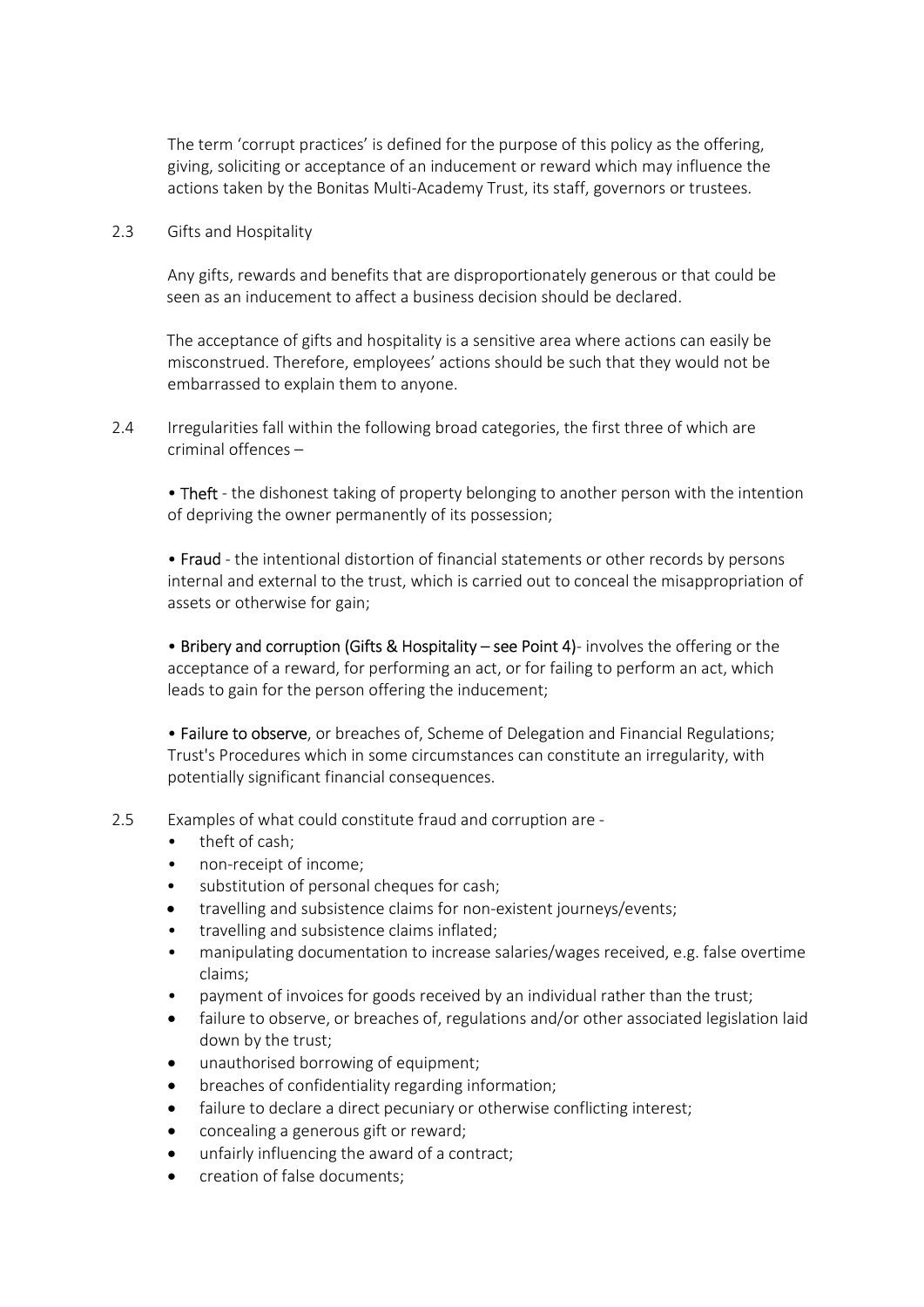- deception;
- using position for personal reward.

The above list is not exhaustive and fraud and corruption can take many different paths. If in any doubt about whether a matter is an irregularity or not, clarification must be sought from the Head of Finance.

2.6 Similarly, if there is concern or doubt about any aspect of a matter which involves an irregularity, or an ongoing investigation into a suspected irregularity, the best approach is to seek advice from the Headteacher.

#### Policy Statement:

- 3.1 This policy and procedure defines Anti-Fraud & Corruption and Gifts & Hospitality and offers guidance for all staff in the trust.
- 3.2 The trust aims to be an honest and ethical institution. As such, it is opposed to fraud and seeks to eliminate fraud by the way it conducts trust business. This document sets out the trust's policy and procedures for dealing with the risk of significant fraud or corruption. In order to minimise the risk and impact of fraud, the trust's objectives are, firstly, to create a culture which deters fraudulent activity, encourages its prevention and promotes its detection and reporting and, secondly, to identify and document its response to cases of fraud and corrupt practices.
- 3.3 This policy, in line with the trust's corporate values of integrity, consistency, impartiality, fairness and best practice, provides both staff and management with mutually understood guidelines for the administration of this procedure.
- 3.4 The scope of this procedure extends to all trust employees, permanent, fixed term, casual and voluntary; to governors and trustees or any other person associated with the trust.
- 3.5 Time limits specified in this document may be extended by mutual agreement.
- 3.6 If requested, employees may be accompanied by a recognised trade union representative or work colleague, not involved in any part of the process, at any interviews.

#### 4. Gifts & Hospitality:

- 4.1 These guidelines will help you to judge what sort of gift, and what level of hospitality is acceptable.
- 4.2 The following general rules apply and must guide decisions on receipt of gifts and hospitality as an employee of the Bonitas Multi-Academy Trust:
	- To accept gifts should be the exception. You may accept small 'thank you' gifts of token value, such as a diary, a coffee mug or bunch of flowers, not over £25 in value. You should notify the Head of Finance of any gift or hospitality over this value for entry in the Register of Business Interests.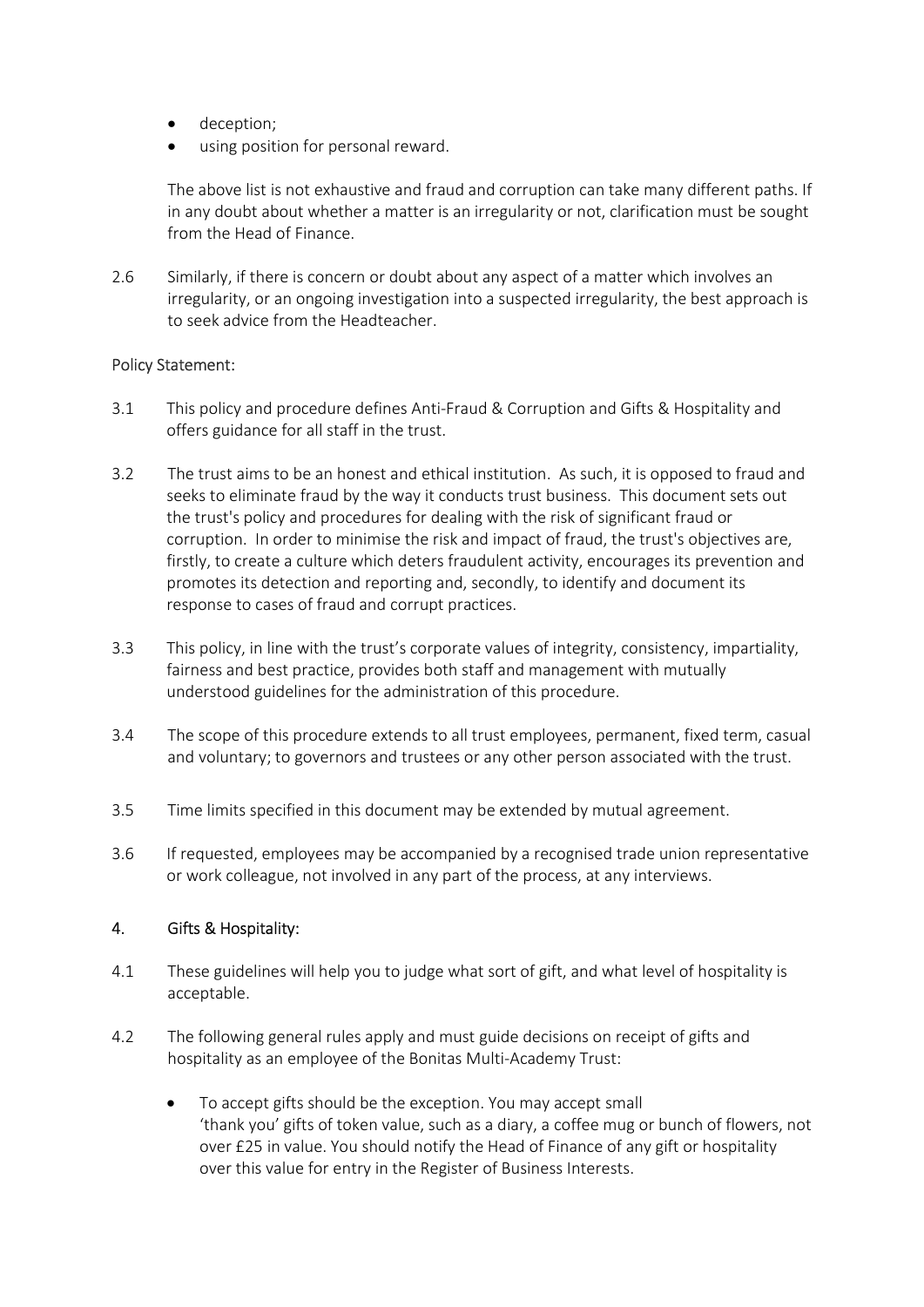- Always say "no" if you think the giver has an ulterior motive. Be sensitive to the possibility that the giver may think that even small gifts or simple hospitality will elicit a more prompt service or preferential treatment.
- Never accept a gift or hospitality from anyone who is, or may be in the foreseeable future, tendering for any contract with the trust, seeking employment with the trust or is in dispute with the trust, even if you are not directly involved in that service area.
- Where items purchased for the trust include a 'free gift', such a gift should either be used for trust business or handed to the Head of Finance to be used for charity raffles.
- If you are in doubt about the acceptability of any gift or offer of hospitality it is your responsibility to consult the Head of Finance or Headteacher.
- 4.3 A gauge of what is acceptable in terms of hospitality is whether this trust would offer a similar level of hospitality in similar circumstances.
	- Occasional working lunches with customers, providers or partners are generally acceptable as a way of doing business provided they are not to an unreasonable level or cost.
	- Invitations to corporate hospitality events must each be judged on their merit. Provided the general rules have been taken into account, it may be acceptable to join other company/organisation guests at:
		- a. sponsored cultural and sporting events, or other public performances, as a representative of the trust;
		- b. special events or celebrations.

But, consider the number of these events, and always take into consideration what public perception is likely to be if they knew you were attending.

- Acceptability depends on the appropriateness of the invitations, in terms of the level of hospitality, the frequency and the status of the invited employee. In all such cases the Headteacher must be consulted.
- Paid holidays or concessionary travel rates are not acceptable. Neither are offers of hotel accommodation nor the use of company villas/apartments.
- If you are visiting a company to view equipment that the trust is considering buying, you should ensure that expenses of the trip are paid by the trust. Acceptance of refreshments and/or a working lunch may be acceptable, but care must be taken to ensure that the trust's purchasing and/or tender procedures are not compromised.
- Acceptance of sponsored hospitality that is built into the official programme of conferences and seminars related to your work are acceptable.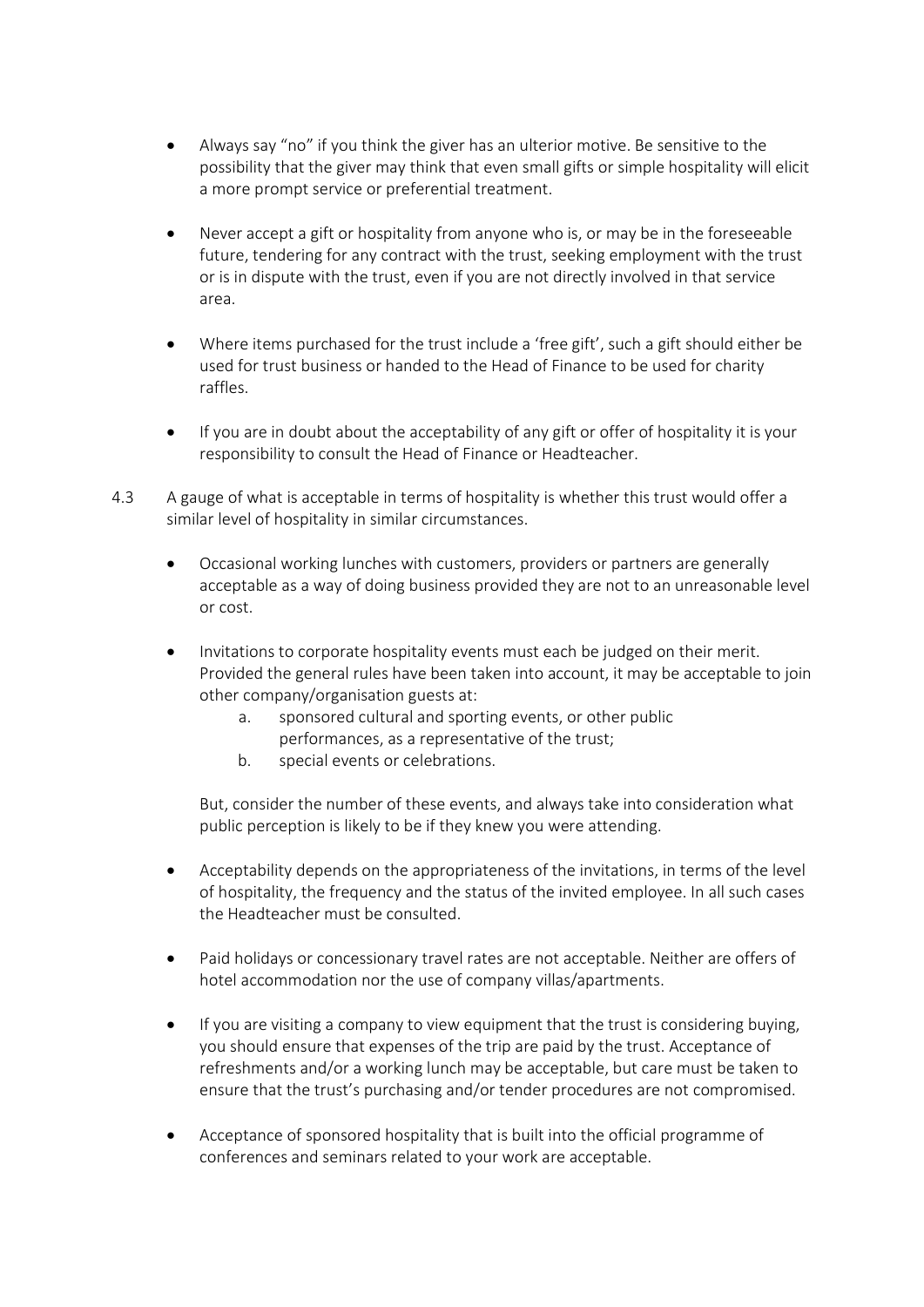- Offers to speak at corporate dinners and social gatherings, or events organised by, for example, a professional body, where there is a genuine need to impart information or represent the trust must be agreed in advance with a Headteacher. Where your spouse or partner is included in the invitation, and approval has been given for you to attend, it will be acceptable for your spouse or partner to attend as well, but if expenses are incurred, these will be met personally.
- Any invitation you accept should be made to you in your professional/working capacity as a representative of the Bonitas Multi-Academy Trust.

### 5. Roles and Responsibilities:

#### 5.1 Staff, Governors and Trustees

Bonitas Multi-Academy Trust has adopted the following measures to demonstrate its commitment to anti-fraud and corruption:

- Local Governing Body committees and Trustees meet regularly;
- A requirement for all staff, governors and trustees to declare prejudicial interests and not contribute to business related to that interest;
- A requirement for staff, governors and trustees to disclose personal interests;
- All staff, governors and trustees are made aware of the understanding on the acceptance of gifts and hospitality;
- Clear recruitment policies and procedures.

Staff, governors and trustees also have a duty to report another member staff, governors and trustees whose conduct is reasonably believed to represent a failure to comply with the above.

#### 5.2 Responsible Officer

 The Responsible Officer has specific responsibility for overseeing the financial arrangements on behalf of the trustees.

 The main duties of the Responsible Officer are to provide the trustees with on-going independent assurance that:

- The financial responsibilities of the trustees are being properly discharged;
- The resources are being managed in an efficient, economical and effective manner;
- Sound systems of financial control are being maintained; and
- Financial considerations are fully taken into account in reaching decisions.

#### 5.3 Head of Finance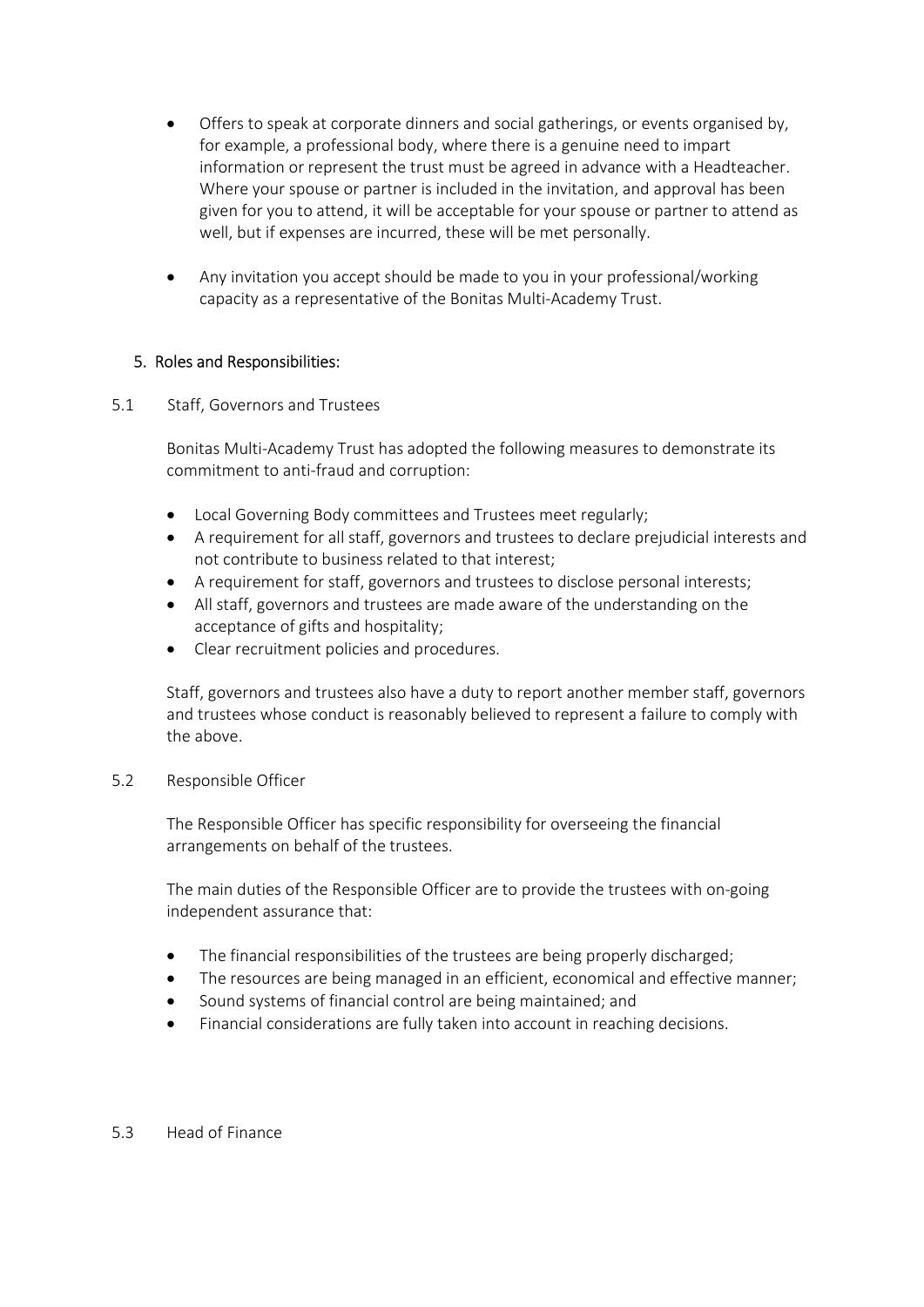The Head of Finance has a responsibility for ensuring that effective systems of internal controls are maintained and will safeguard the resources of the Bonitas Multi-Academy Trust.

In respect of fraud it is therefore the responsibility of the Head of Finance to ensure internal controls prevent and detect any frauds promptly. This includes:

- Proper procedures and financial systems;
- Effective management of financial records;
- Management of the trust's financial position.

#### 5.4 External Audit

The Bonitas Multi-Academy Trust's Annual Report and Financial Statements include an Independent Auditors' Report. This report includes a view as to whether the financial statements give a true and fair view and whether proper accounting records have been kept by the trust throughout the financial year. In addition, it reports on compliance with the accounting requirements of the relevant Companies Act and confirms compliance with the financial reporting and annual accounting requirements issued by the Department of Education.

#### 6. Reporting a Suspected Fraud:

6.1 All allegations of suspected fraud and irregularities are to be brought to the attention of the Headteacher and also referred to the Head of Finance and CEO, unless this individual is involved in the irregularity in which case the Chair of Trustees should be informed.

Please refer to the trust Whistleblowing Policy for further guidance.

#### 7. Response to Allegations

- 7.1 In the first instance, the Headteacher and Head of Finance will have responsibility for coordinating the initial response. In doing this they will consult with the Human Resource advisors regarding potential employment issues. The Headteacher/CEO will also seek legal advice from the Bonitas Multi-Academy Trust's solicitors on both employment and litigation issues before taking any further action.
- 7.2 The Headteacher and Head of Finance will ascertain whether or not the suspicions aroused have substance. In every case, and as soon as possible after the initial investigation, they will pass the matter on to the CEO and the Chair of Trustees. Even if there is no evidence to support the allegation, the matter must be reported.
- 7.3 The Board of Trustees will undertake the management of the investigation.
	- They will, if appropriate, ask the CEO or Head of Finance to conduct a preliminary investigation to gather factual information and reach an initial view as to whether further action is required.